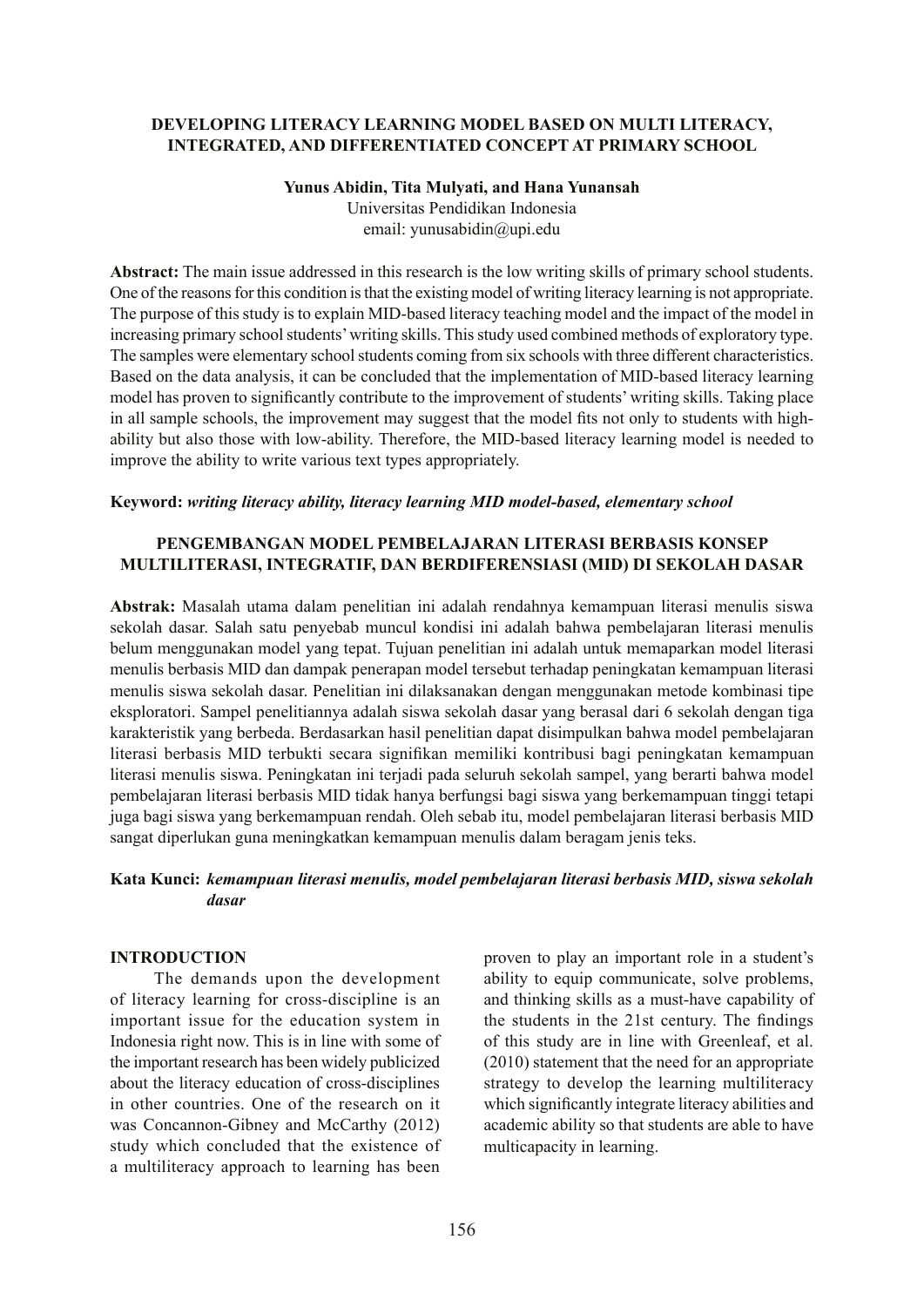The need for learning multiliteracy in Indonesia is also reinforced with a variety of measuring results against Indonesia students' literacy abilities by several international institutions which always put Indonesia on the lowest order in the field of multiliteracy ability (science, mathematics, and language) compare with other ASEAN countries.

The survey is based on proven examples of Progress International Reading Literacy Study (PIRLS) in 2011, Indonesia students still ranks lower than other countries examined (TIMSS & PIRLS (2012). Multiliteracies assessment (literacy reading literacy, science, literacy and mathematics) performed by the Programme for International Student Assessment (PISA) has shown the same thing that Indonesia is a country with a low level of capability multiliteracy measurement since the year 2000 until the last measurement in 2012. (OECD, 2003; The OECD, 2004; OECD, 2007; OECD, 2010; OECD, 2013)

Based on empirical data before, efforts to improve the quality of learning literacy process of cross disciplines should be done as early as possible so that the competence of multiliteracy students can be increased. Multiliteracy upgrade efforts are also increasingly crucial to do in line with the establishment of the curriculum of 2013 which basically indeed developed to develop the competence of students Indonesia to be able to live in the 21st century. So anyway, in the context of the curriculum learning in 2013 Elementary School Literacy model developed by using crossdiscipline or known by the term literacy-based academic content or multiliteracy (Ministry of Education, 2013).

Luke (Kist, 2005:41) has stated that multiliteracy is the ability of looking at knowledge (learning) are integrative, thematic, interdisciplinary, and multimodal. Baguley, Pullen, and Short (2010) States that multiliteracy as a way to understand more broadly the literacy curriculum studied in formal school that encourages students to participate productively in the community. Multiliteracy is a conceptually based which can be used to understand the various types of text and various forms of media produced a variety of new technologies through the concept of pedagogy which gives the teacher the opportunity to present information to students using a variety of text and media.

Efforts to develop the multiliteracy learning by integrate reading with the math has already been done by Shyyan, Thurlow, and Liu (2008). Based on this study it was concluded that the reading be integrated with learning mathematics has been able to develop the ability of teachers in producing a number of learning strategies and improve students ' ability in mastering the concepts of mathematics. Research study on reading content area based learning is also done by Janzen (2009). In practice, this research has been combining literacy learning with several subjects such as History, Hathematics, French, English, and Science in junior high school students and successfully showed that the ability of the students is increasing both in the realm of reading as well as the realm of the science study.

Other studies conducted to find out how the process of integrating literacy learning with the subject material on other subjects as well as the success of the integration is also done by some researchers. Concannon-Gibney and McCarthy (2012) who tries to combine learning, reading and science. The implementation of various strategies of reading in the context of scientific study has shown that between learning science and literacy learning languages have a clear connection. Greenleaf, et al. (2011) integrating literacy and Science Biology and a summary of his research proves that improved quality of learning science in middle school can be done through the efforts of professionals applying the concept of literacy in learning science. Further research did indicate that by integrating literacy learning with learning science can encourage the improvement of students ' ability in learning science especially in understanding learning and further material in the form of science literacy. In line with the findings of this study, Tan (2011) has been conducting research on integrating reading with math and science. Based on his research note students ' ability to understand the science and understand mathematical concepts are experiencing significant development. Based on these conditions, the application of literacy skills is capable of contributing positively to the mastery of other science literacy.

Other experts who develop the learning of reading-based multiliteracy is Bryant, et al. (2009). Bryant, et al. (2009) also concluded that the application of the learning-based content area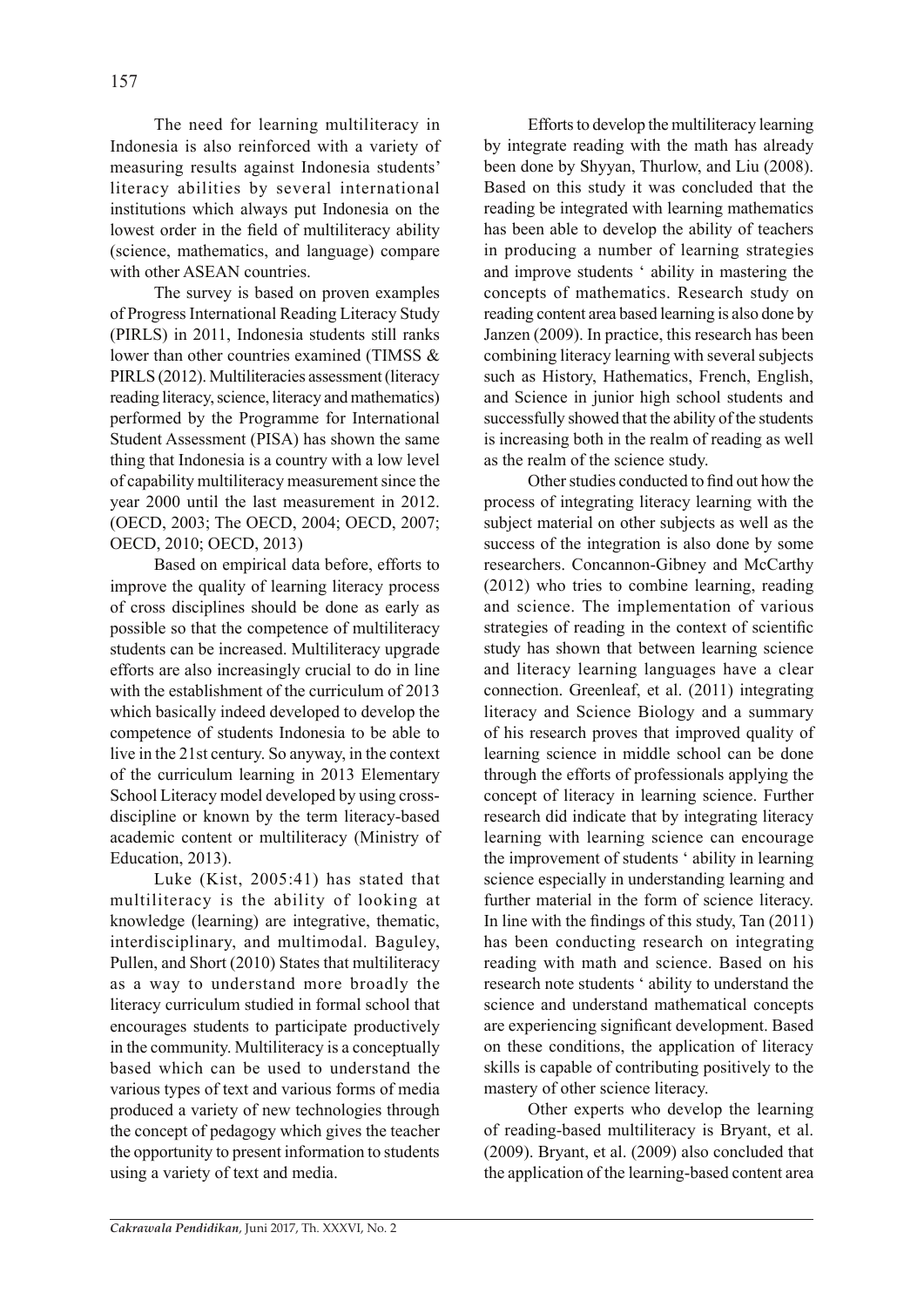reading both in the subjects of science, history, as well as the social science which implicates against students ' ability to understand the factual discourse. This is shown by an increase in students ' ability in demonstrating knowledge in these three fields of the results of a variety of assessment activities undertaken. Swanson, et al. (2011) who is researching about the application of cohesive strategies in learning reading comprehensionbased content area has also demonstrated that the learning of reading in the content areas have been able to improve the reading skills of students while enhancing the understanding of the students towards teaching materials being learned.

The development of learning multiliteracy is not only done by experts in learning to read. There was research done by Kennedy (1988) combines learning to talk with other subjects. Based on the results of his research, Kennedy (1988) has concluded that integrating carefully between tasks in the whole learning process is able to improve the students ' ability to communicate. Communication skills not only in one subject but in all subjects taught at the school.

In relation to writing, multiliteracy-based literacy learning is integrated with various fields of science conducted by Klein (2013). This research proves that the concept of the multiwriting literacy center and multimodal media based able to develop students ' ability to write in a variety of academic content. This research is reinforced by the findings of the study, Fuchs, Hauck and Hartmann (2012) stating that by learning-based multimodal and multiliteracy proven effective to develop literacy abilities of students. Navehebrahim (2011) stated that multiliteracy approach significantly enhances the role and involvement of the teachers and students during the learning process.

The success of integrating literacy learning with a variety of other subjects can be understood if it is reviewed from the standpoint of pedagogy. In this perspective, learning is believed to be successful if the learning materials have been packaged and arranged in accordance with students ' ability to learn. Existing learning material will be elusive if the students have not been carefully packaged and tailored to the way students learn. Therefore, pedagogical content knowledge term known as (PCK). In line with this perception, Moje (2007) which has developed a learning approach to research through the PCK

also concluded that the application of the PCK was able to use to develop the student's cognition and simultaneously cultivate students' habits into learning gradually to raise students ' ability in controlling their self. Essential in PCK developed based stages process of reading has been able to use in improving students ' understanding of mastery learning materials towards any lessons they had learned.

Based on some of the above research has noted that the efforts of developing ability learning and 21st century competencies in students can be done by applying the learning, multiliteracy, integrative, and differentiate-based. Through the application of literacy learning, Multiliteracy, Integrative, and Differentiate-based (MID) these students not only able to master the learning material but further able to think critically, creatively, and are able to also collaborate and communicate effectively

In order to being able to build a reliable literacy learning, the main steps that must be done is to re-engineer literacy learning model MID-based especially in the context of enhancing writing literacy elementary school students. Therefore, this study aims to describe the model of literacy learning to write with multiliteracy, integrative, and differentiate concept-based to suit the characteristics of elementary school students and expose the impact or contribution of the application of the model of learning writing literacy multiliteracy, integrative, and differentiate concept based towards the writing literacy ability of elementary school students.

### **METHOD**

The research methods used in this research were mixed type exploratory methods (Cresswell, 2007). This research was carried out in the province of West Java. The determination of the location of the research conducted in seeded teams. Based on the draw then gained three districts as the location where research in Bandung Regency, West Bandung Regency, Bandung City, Majalengka Regency, Garut Regency and Cirebon Regency.

The subject of this research is the elementary school students in class V defined by way of purposive sampling. To test a limited experiment class assigned grade V SD on one randomly selected schools. To test the extensive experiments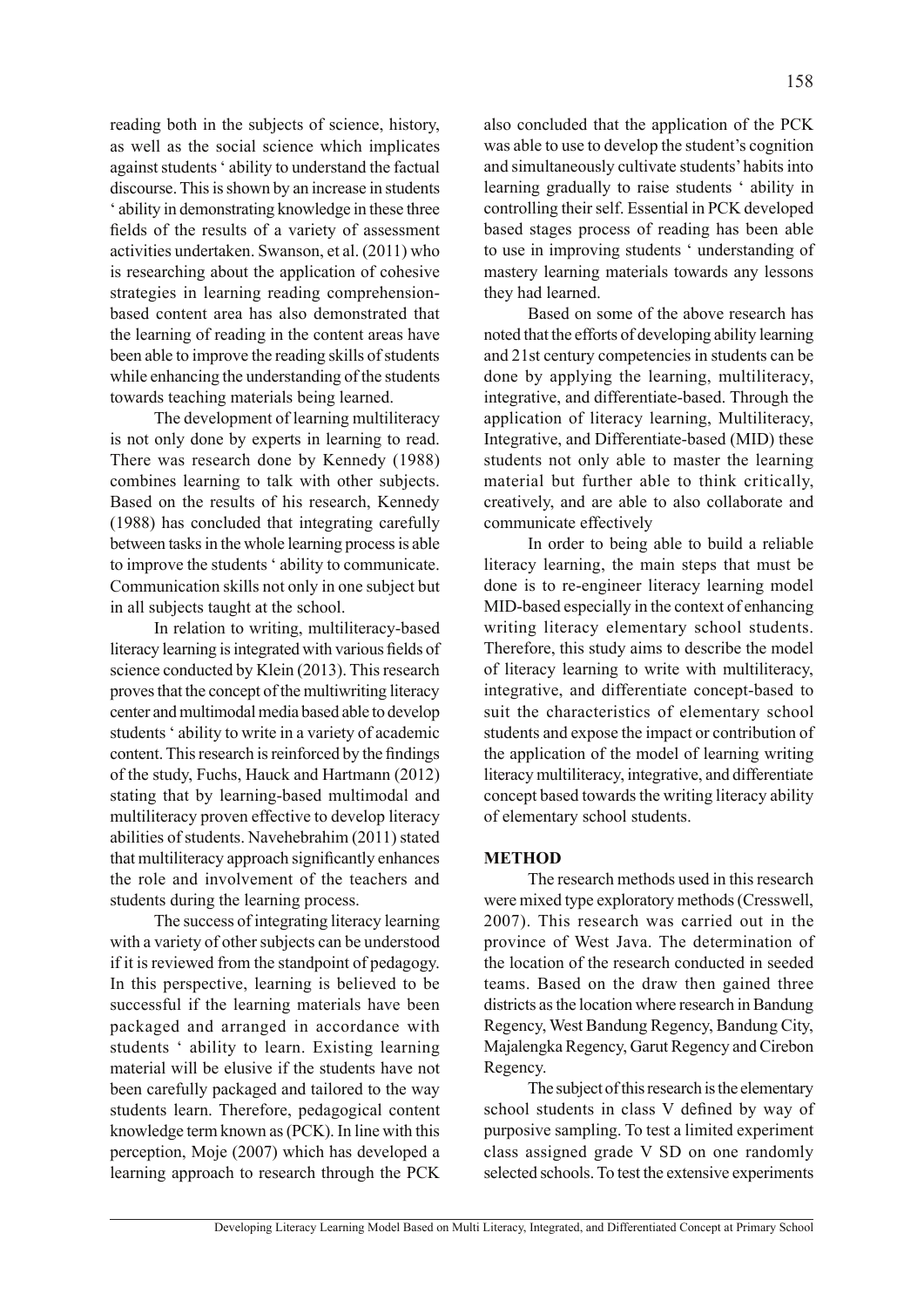selected grade V SD that came from three school districts from the three regions of the sample. Selected as a comparison also 3 school control. The determination of the location of the school is conducted in purposive with consideration of the location of the school and the academic ability of their students.

The instruments were used to collect the data of this research are (1) the semi structured questionnaire to collect data studies for search needs; (2) the semi structured interview guidelines to collect data about teachers' response model; (3) a test to measure the literacy abilities of students; (4) the assessment process of shaped scoring rubric to measure the activity of the students, (5) the Notes field to collect data on the results of observation; (6) the literacy learning process assessment guide: and (7) documentation to collect data implementation during the process of research.

Based on the types of instruments used, this research will produce two types of data i.e. qualitative data and quantitative data. Qualitative data will be analyzed using inductive techniques (Stake, 2010). The quantitative data produced in this research is data associated with three hypotheses posed namely the ability of reading comprehension, reading attitude, and learning attitudes of students. This three data's will be analyzed using statistical methods test of difference (t) (Minium and King, 1993).

### **RESULT AND DISCUSSION Literacy Learning Model MID-based for Learning to Write Model Orientation**

Literacy Learning model MID -based for Learning to write basically a learning model that emphasizes on developing writing skills of students through writing multiactivity which done procedurally. The main purpose of this model is to encourage students to have a habit of writing ability and optimize it. Given this impetus aims to build students ' writing ability gradually starting from the stage of searching ideas, plan writing, the writing of the draft, to the stage of editing.

## **Syntax Literacy Learning Model MID-based**

One of the components in the literacy learning model MID-based multiliteracy is a learning cycle or the cycle meaning creation. This cycle is a guide for conducting literacy learning in the classroom. In other words, this is the cycle that describes the stages of multiliteracy learning in general or in the language of the model known as the learning syntax. Syntax-based literacy learning model MID based is (1) capture an idea, (2) designing works, (3) write the drafts together, (4) review draft, (5) write individually, and (6) works performance. The material used in writing include materials on science, social sciences, and mathematics**.**

# **Implementation of the Model, The Reaction Principle, Environmental Systems, and Impact of Literacy Learning Model MID-based**

The implementation of Literacy Learning Model MID -based in learning takes between 70-140 minutes within  $1 - 3$  times. For the effectiveness of its execution, schedule for each lesson carried out for 2 times in a week. The main reaction should be given is the teacher should always stir up the motivation to learn, develop critical thinking ability, creative, and productive, and familiarize students work in a cooperative, collaborative, and communicative. The reaction of the students is the students are prepared to work hard, meticulous, diligent, and take responsibility for the learning process.

In order to implement this model, learning environment system is expected to be available is the availability of basic ingredients that have been packaged in multidisciplinary science, media and relevant learning resources, a complete process worksheet both in individuals and groups, and supporting learning situation. Equally important is not that students should be aware of the true role and task for learning which include (1) optimizing the creative thinking ability, skills, and motivation to learn and work; (2) open to ideas, concepts, ideas, and input new; (3) is ready to work together in a collaborative and cooperative; and (4) to optimize the ability to communicate both the inside their group as well as between groups.

Literacy Learning model MID- Based is also developed with the hope of giving the instructional impact in terms of (1) to increase the literacy ability of students literacy especially writing, (2) to develop the students ' ability in carrying out scientific work during the process of learning, and (3) to increase the ability of students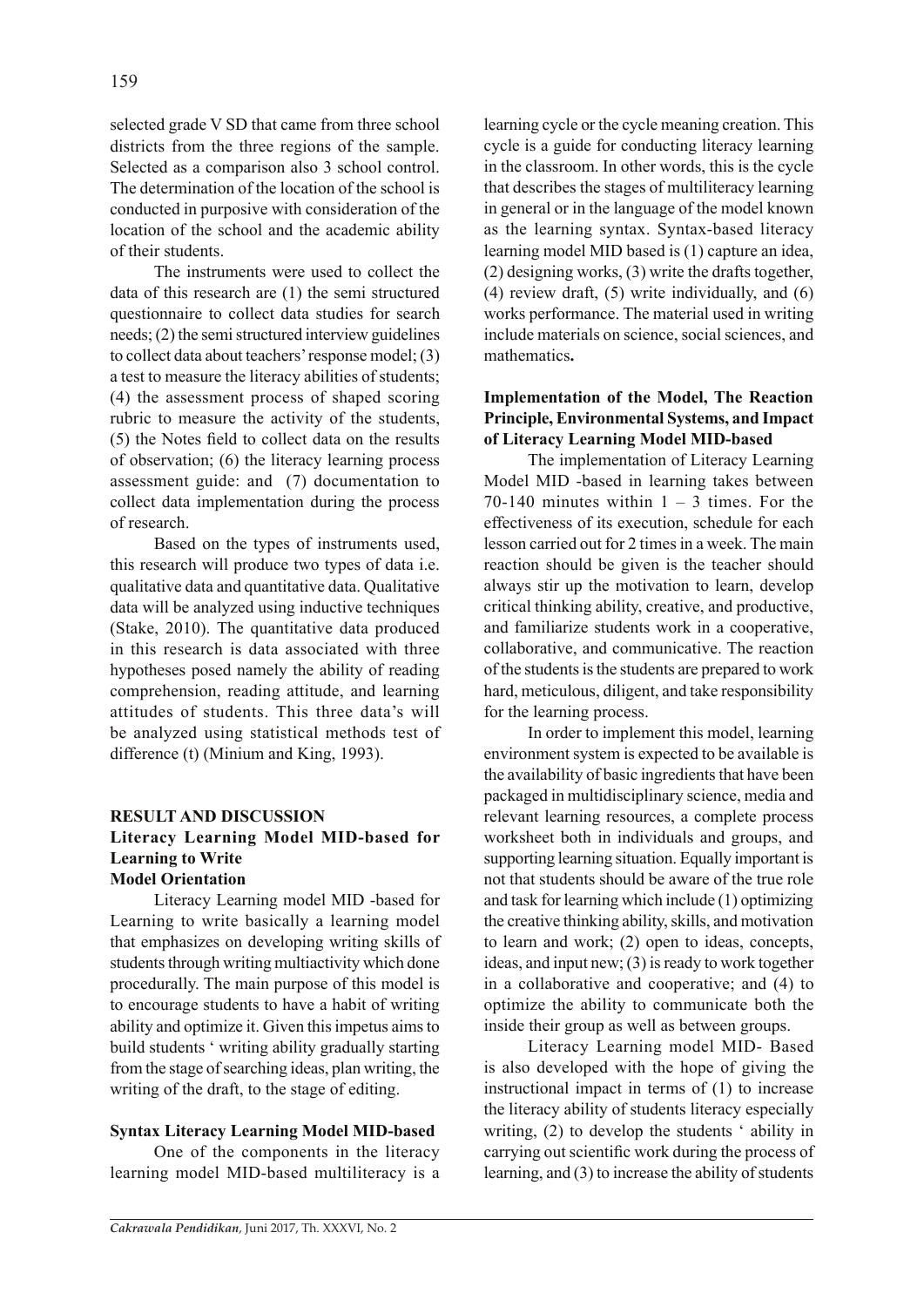in critical thinking, creative, and innovative. Next impact in terms of (1) developing character of students (2) form the life skills, (3) improve the scientific attitude and (4) fostering the student's ability to communicate, reason, and collaborate/ cooperate.

### **The effectiveness of Literacy Learning Model towards writing ability**

In order to test the effectiveness of literacy learning model MID-based test carried out a limited experiment and a broad experiment types. Limited experiments with engineering test model performed as much as 3 times the test experiments. Based on the results of limited experimental test on the use of literacy learning model MID-based retrieved three types of data i.e. writing literacy ability on limited experimental test results first, second, and third. In order to find out the effectiveness of the application of the next model of the experimental results were analyzed and the third one is the mean difference. The results of the analysis by using the t-test are presented in table 1.

Based on the above table, the result of data processing of two average test result data against the first and third experiments obtained *value of t* of the significance level of 6.963 0.000. When compared to the real level of 0.05 submitted, it turned out that the significance level smaller than the extent of real  $(0.000 \le 0.05)$ . This means there is a significant difference between the writing literacy ability on the first limited experiments tests with the third limited experimental test. In terms of magnitude of the mean difference of two groups of data can be known that two groups of this data has the distinction of 28.68 points. Based on this fact the average improvement of

experiment 1 to experiment 3 can already be said very big. Thus, an increase in the writing literacy ability is very big were only occurs from experiment 1 to experiment 3. Therefore, it can be said also that increased the ability of great writing literacy can only occur if implemented at minimum three times the learning process.

Experimental test of the broad stage is carried out as a form of summative evaluation towards a fabricated model. At this stage the testing activities conducted at three schools with different characteristics in order to know the strength of the resulting model compared to the models used in the schools. From this three schools were determined three schools as a experiment class and three schools as control class. In order to test the student's ability in difference mean of control class with experiment class were conducted statistical test using t inferential testing. Calculation results can be presented in table 2.

Based on the above table, the average difference between the two groups of data of 10.36 unit value. The results of data processing towards the difference between the two rates of the students ability of class controls in writing literacy ability and in experiment class writing literacy ability's data retrieved *value of t* with significance level of 6.58 0.000. When compared to the real level of 0.05 submitted, it turned out that the significance level smaller than the extent of real level  $(0.000 < 0.05)$ . This means there is a significant difference between the literacy ability of writing at class control and class experiment.

Based on the above data processing, can be expressed that with the use of literacy learning model MID-based can improve the student literacy in the writing. This can be reflected from the great value of the mean difference between the ability

|                         |                               |       | Pair 1                      |  |
|-------------------------|-------------------------------|-------|-----------------------------|--|
|                         |                               |       | Experiment 3 - Experiment 1 |  |
| Paired Differences Mean |                               |       | 28.67647                    |  |
|                         | Std. Deviation                |       | 16.98155                    |  |
|                         | Std. Error Mean               |       | 4.11863                     |  |
|                         | 95% Confidence Interval Lower |       | 19.94536                    |  |
|                         | of the Difference             | Upper | 37.40758                    |  |
|                         |                               |       | 6.963                       |  |
| Df                      |                               |       | 16                          |  |
| Sig. (2-tailed)         |                               |       | .000                        |  |

**Table 1. Test results of the difference of two means value of writing literacy Ability limited experiment test 1 to 3**

Developing Literacy Learning Model Based on Multi Literacy, Integrated, and Differentiated Concept at Primary School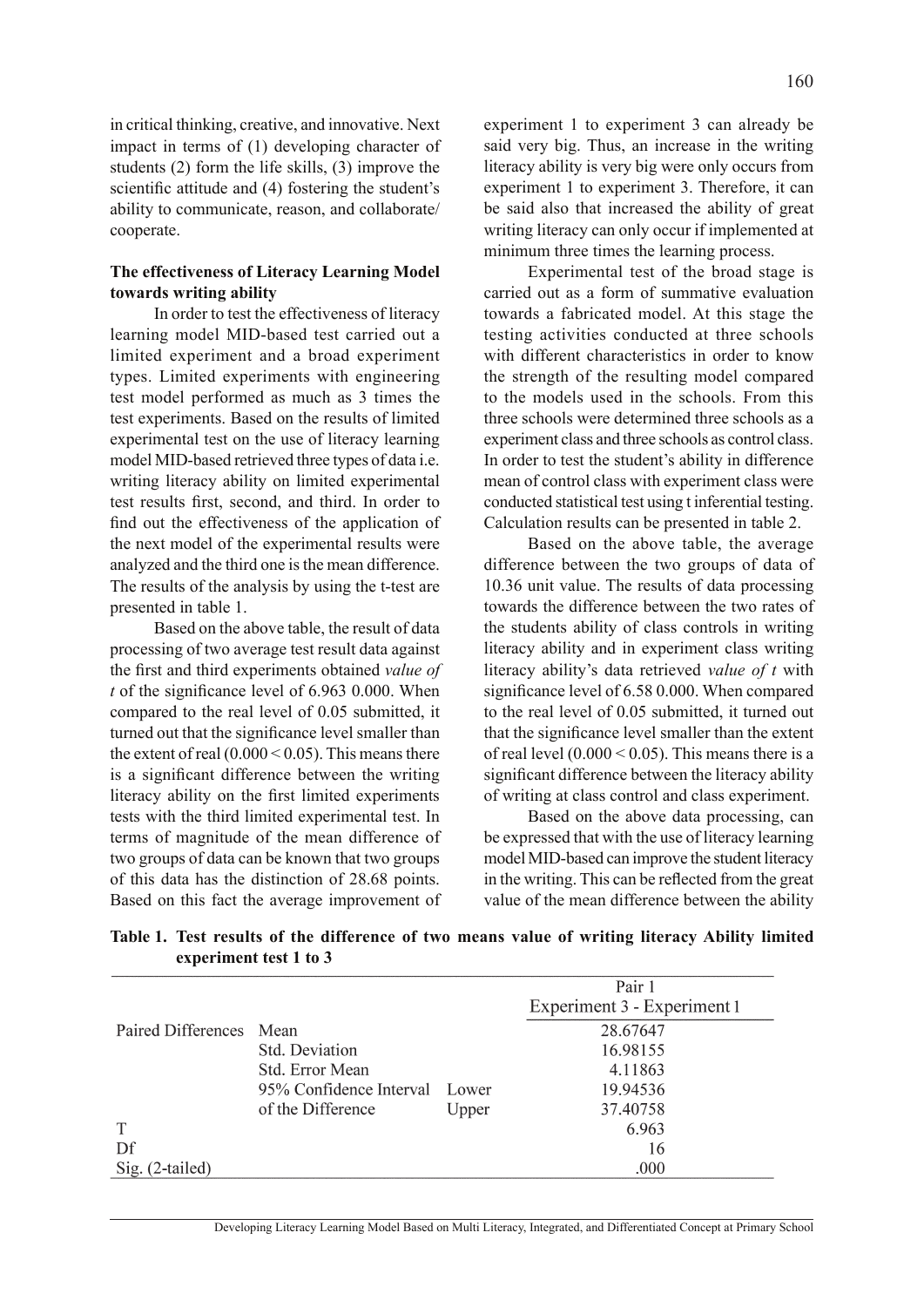|                     |                       |       | Value           |                 |  |
|---------------------|-----------------------|-------|-----------------|-----------------|--|
|                     |                       |       | Equal variances | Equal variances |  |
|                     |                       |       | assumed         | not assumed     |  |
| Levene's Test for F |                       |       | 9.450           |                 |  |
| Equality of         | Sig.                  |       | .002            |                 |  |
| Variances           |                       |       |                 |                 |  |
| t-test for          | T                     |       | 6.577           | 6.552           |  |
| Equality of         | Df                    |       | 199             | 184.006         |  |
| Means               | Sig. (2-tailed)       |       | .000            | .000            |  |
|                     | Mean Difference       |       | 10.35911        | 10.35911        |  |
|                     | Std. Error Difference |       | 1.57506         | 1.58114         |  |
|                     | 95% Confidence        | Lower | 7.25315         | 7.23963         |  |
|                     | Interval of the       | Upper | 13.46507        | 13.47860        |  |
|                     | Difference            |       |                 |                 |  |

**Table 2. Test results of the difference of two means value of writing literacy Ability control Class and experiment class**

of the students in the class of the control and the ability of the students in the class of experiments as well as based on the test results using a different test. On the basis that it can be inferred that literacy learning model MID-based which developed were able to significantly develop the students' writing literacy ability.

### **Discussion**

Based on the results of an engineering (limited experiments) and from test results of broad experiments on literacy learning model MID-based can be submitted, that literacy learning model MID-based have been effectively able to improve elementary school students' writing literacy ability. This happens both at the time of test limited experiments and broad experimental trials. The effectiveness of literacy learning model MID-based in developing students' writing literacy ability demonstrated by statistical test results that indicate that there is a significant difference between the students' writing literacy ability in control classes and experiments class generally good based on the school paired on the test.

Ability of literacy learning model MIDbased that was engineered in increasing the writing literacy ability of students is a part from the long effort during an engineering model of learning. In the process of development with several times doing revisions on these literacy learning model MID based. The first revision was done based on consideration of the experts and the next revision is done based on the input of teachers in line with the questionnaire models eligibility proposed by the teachers during learning instruction.

The first revision is done mainly with regard to the adjustment of learning materials with the psychological condition of students and the level of ability of the students in General. The next revision is more concerned with the kinds of writing and the availability of time for implementation for study. This second revision is done based on the input from the teachers in terms of the feasibility of the model of learning. By the time the trial is limited to the first note that the theme of the early writings were considered less in accordance with the basic competencies that must be well mastered by students in science, social science, as well as mathematics. In line with the theme of the next article feedback intentionally used are tailored to the theme at a time when the learning takes place. The second limited trial results still leaves a number of issues particularly in regards to cultivate students ' ability to develop the idea of the readings. By the time the third limited trials based on the eligibility questionnaire input model, Note students must still stimulated in terms of developing the ideas that will be written as one of their draft by using a multimodal media such as good pictures, concept map, or other illustrations. On the input basis of students' capabilities in writing literacy that already corrected completely and growth optimally.

#### **Literacy Learning Model MID Based**

Literacy Learning Model MID Based developed in this study is a model of learning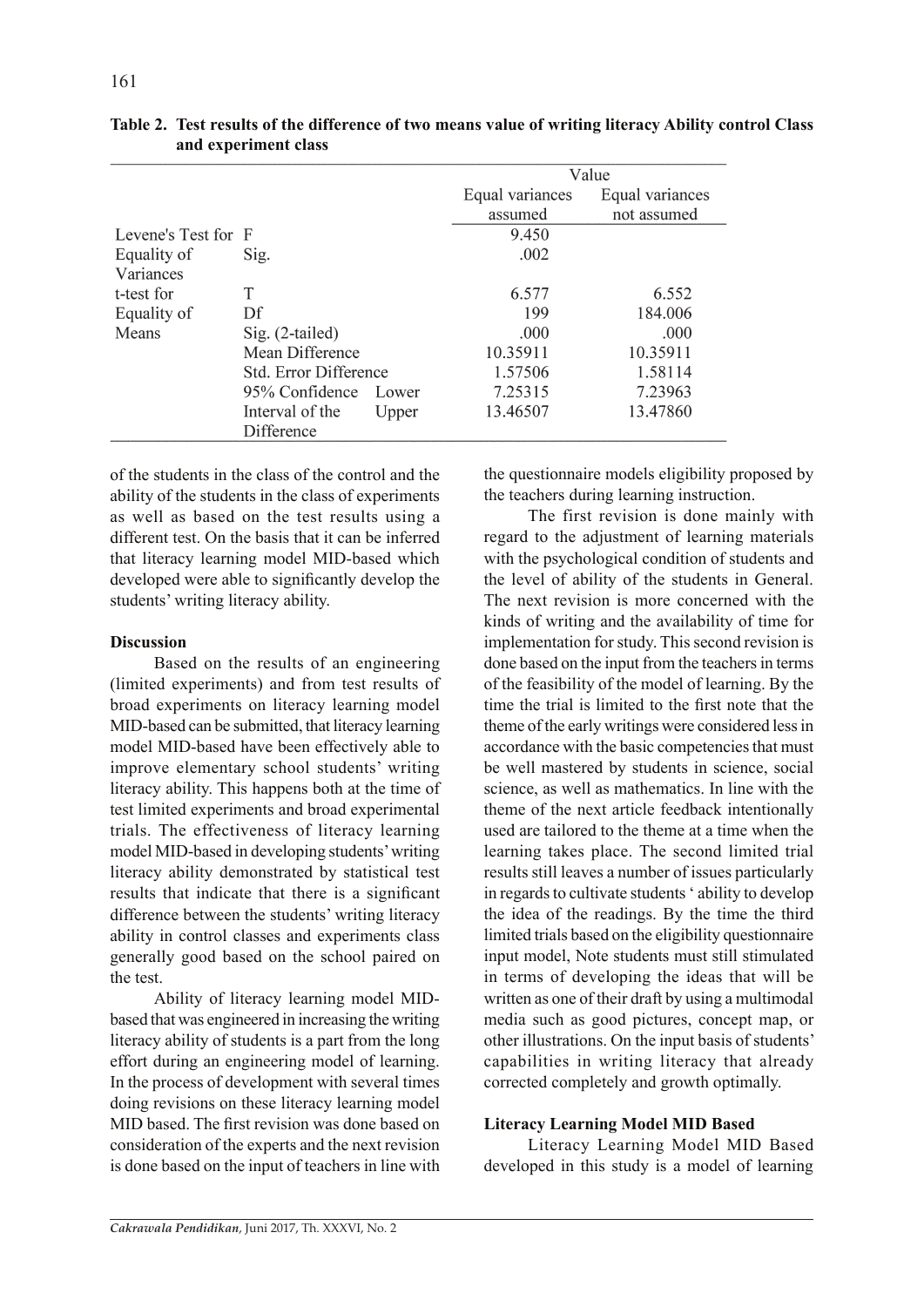writing literacy development were oriented in process and learning outcomes. In line with its objectives, the resulting model has a function and an important role in developing good learning, i.e. literacy learning to write the appropriate concept of proper writing, developing the ability to understand the text carefully and creatively, and will eventually have an impact on the improvement of students' writing literacy ability.

Literacy Learning Model MID Based also seen were able to build systematic writing literacy learning. This is in line with the fact that these models demand writing literacy learning always implemented by applying syntax that is relevant to the activity of writing. Based on this condition, the second thing that developed in students is his skill in writing that not only the skills but also physical skills are mental. In this case students are conditioned to examine the theme of writing through how to scientifically multiliteracy -based as sign of the understanding and also the resilience of the text of the structure would be better. Through learning, students are accustomed to acquiring knowledge-based skills already so that the more knowledge acquisition can be constructive and creative.

Shaped on the final construction of this Literacy Learning Model MID-based which developed it has some differences with the models that have been developed through previous research. At least there are four differences between model developed with the model that had been developed. The first difference is that Literacy Learning Model MID-based that are developed through the research compiled in line with the methods or models of learning to write. On the basis of the use of this exact model learning takes place more conducive and directly to increase the competence of students. Compared to research conducted Concannon-Gibney and McCarthy (2012); Greenleaf, et al. (2011); Tan  $(2011)$ ; Swanson, et al.  $(2011)$  which more focused on reading literacy model MID based, these studies focus more on writing ability.

The second difference is that Literacy Learning Model MID-based developed now only set aside on the process of writing so that the model was developed based on real activity students during writing. The process of writing has been done in accordance with the current condition of Indonesia so that the media used are not using

ICT-based media due to elementary schools in Indonesia which have applied ICT is still very limited. The process of writing for students learning with this model made in multimodal i.e. in the form of graphic visual and verbal that blends a variety of skills including language, science, and art. The multimodal representation media form used is a mini book, calendar poster content, stories, books, and books of zig-zag. Based on this fact the conception of multimodal expressed as research on "Multiliteracy on Technology Based" Baguley, Pullen, and Short (2010) and "Multimodal Multiliteracies" Iyer & Luke (2010) can not be applied on the Indonesian context.

The third difference is that Literacy Learning Model MID-based developed not simply presenting activity of common things in learning but contains a number of activities that are oriented at the creating a good writing habits. The habit of writing in this study is not a habit of writing that is a physical/visual writing behavior but rather are thorough thought process in writing. The habit of writing is meant in this case is the form the habit of students in building knowledge based on his reading material, this includes the habit of revealing the idea carefully, refines the idea precisely as well as cooperative, as well as the habit of expressing ideas gained creatively and responsibly. Based on this fact, Literacy Learning Model MID-based developed this gave birth to the new thinking that the habit of writing not just physical/visual, but the more important thing is the nature of mental or cognition. The fact is certainly different to the research of Zou and Li (2014) that emphasizes the application of media in writing rather than cognitive processes during writing.

The fourth difference is that Literacy Learning Model MID-based developed comes with worksheets as it herding students work process based on the demands of learning model developed. Using the worksheet process will have an impact on improving the ability of students directly and gradually in line with the principle of gradual learning as expressed by Axfor, Harders, & Wise (2009:3) which States that through this gradual learning students will have a set of the complex skills, strategies, and knowledge. Use the worksheet in the form of simple but still effective at improving writing skills is a bit different than research Reed (2014)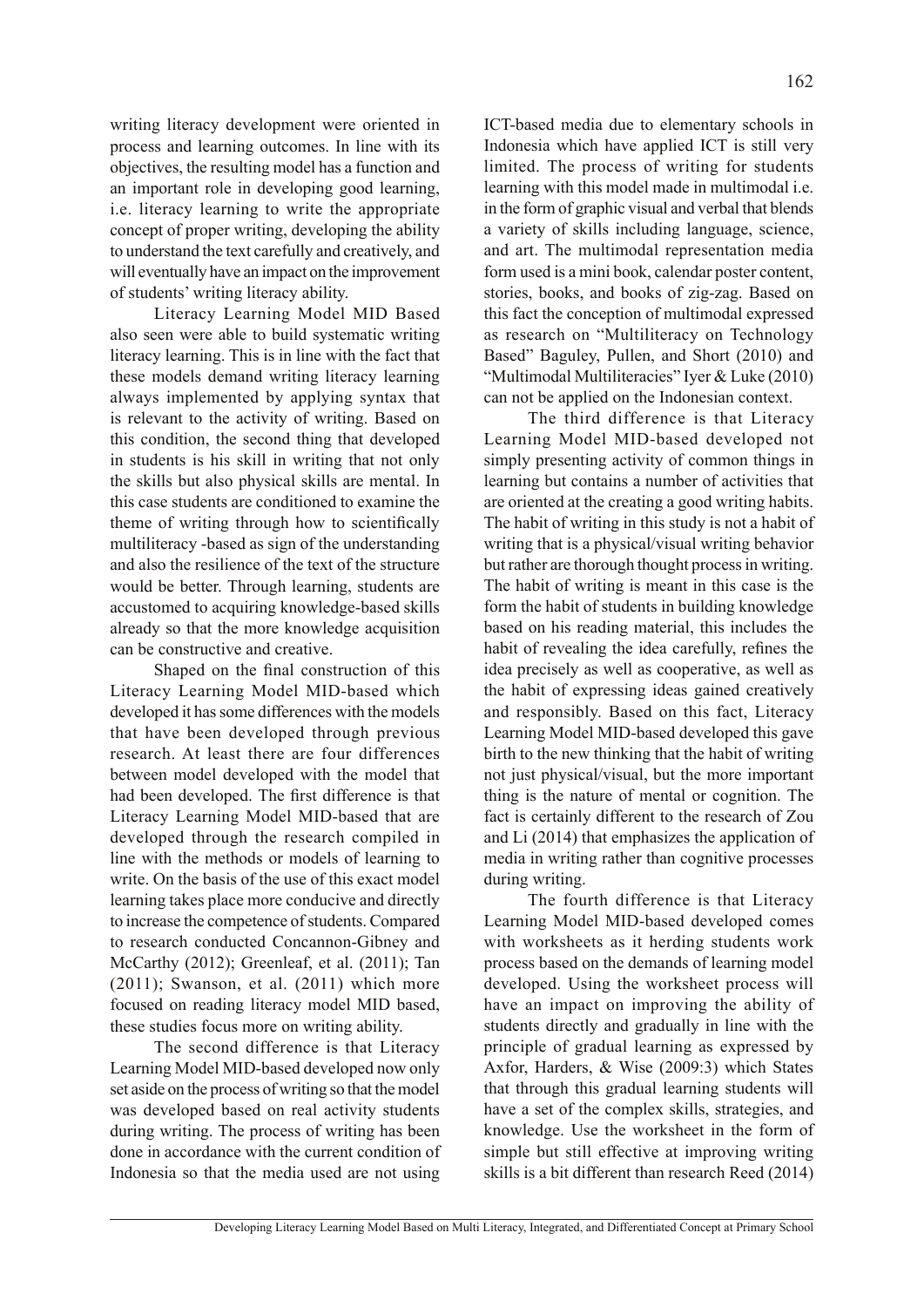the more important highlights ICT in practical pedagogy. In the context of the Indonesian nation, the simple worksheet is still the main tool for the development of students ' ability in particular writing skills.

# **The Contribution of Literacy Learning Model MID-based Towards the Development of Writing Literacy Abilities**

Literacy Learning Model MID-based developed through this research also proved to be significantly contribute positively towards the improvement of elementary school students' writing literacy ability. This increase occurred in the whole school samples, which means that Literacy Learning Model MID-based not only works for students of high ability but also for students who are in low-level ability. Literacy Learning model MID Based developed in this study is packed through the activity of thinking. The reality that students are familiarized with many different ideas to explore the right strategy. This in line with the strategy used with the students to be able to express the idea within contextual and depth so the attitude and the ability to write will increase better. In this context, This research reinforces Fung and Ma (2014) findings which explained that the attitudes of students will contribute to the development of theirs generic capabilities.

Learning to write by optimizing the activity is in fact creating an authentic writing literacy learning model which based on the activity of students. This condition is the same with the research from Greenleaf, et al. (2010). Therefore, the then it was very reasonable if Literacy Learning Model MID -based in writing literacy learning developed in this research proves to be able to develop the students' writing skills.

In terms of the view of some teachers, teachers have a positive view of the process and the results of this research. Nevertheless, its application as a whole at the school still suffered many obstacles because of the status quo of the school that still looked at writing learning activity will require a lot of cost. Thus, this reality if juxtaposed with the research of Newfield and Stein (2000) about the views of teachers of South Africa towards the application of the literacy learning multiliteracy-based have in common that the teachers are still experiencing a lot of barriers in implementing literacy learning model.

In the end students can create more writing types based on their need. According to Rogers (2010) that media production complexity will benefit the students to develop their skills in the field of literacy whether it is inside and outside the class. In spite of this condition also in line with Iyer and Luke (2010) which stated that that multimodal, multiliteracies, is characterized by the multimodality of texts in the context of 21st century education.

Based on the above description, as the conclusion the need expressed that applicationbased multimodal literacy and multiliteracy is No. yet completely can be applied in the context of schooling in Indonesia. The three main things should have an immediate solution are first about the limited number of schools who have ICT media and view of teachers who still think that unnecessary for literacy learning need to be a multidisciplinary science and managed creatively.

Secondly, learning in the context of Indonesia is still focused with effort in pursuing on the value of the test rather than on the development of life skills and learning skills of the 21st century. The school's policy in terms of providing infrastructure multiliteracy still be major barriers in line with its optimal use of operational school funding for providing literacy learning infrastructure. Thirdly, all this matter are certainly cannot be solved unilaterally but there should be good cooperation between teachers, school leaders, officers of education ministry, and also the community.

## **CONCLUSION**

Literacy Learning model MID based that are generated through research is a model of learning writing literacy that focuses on the development of the process and learning outcomes. Based on the results of the research note that the stages of learning writing literacy with concept multiliteracy, integrative, and differentiate based to suit the characteristics of elementary school students are writing process with pattern based in multimodal representational media. Multimodal representation media used in this research is the students' writing which is not only using verbal language but also in the form of visual images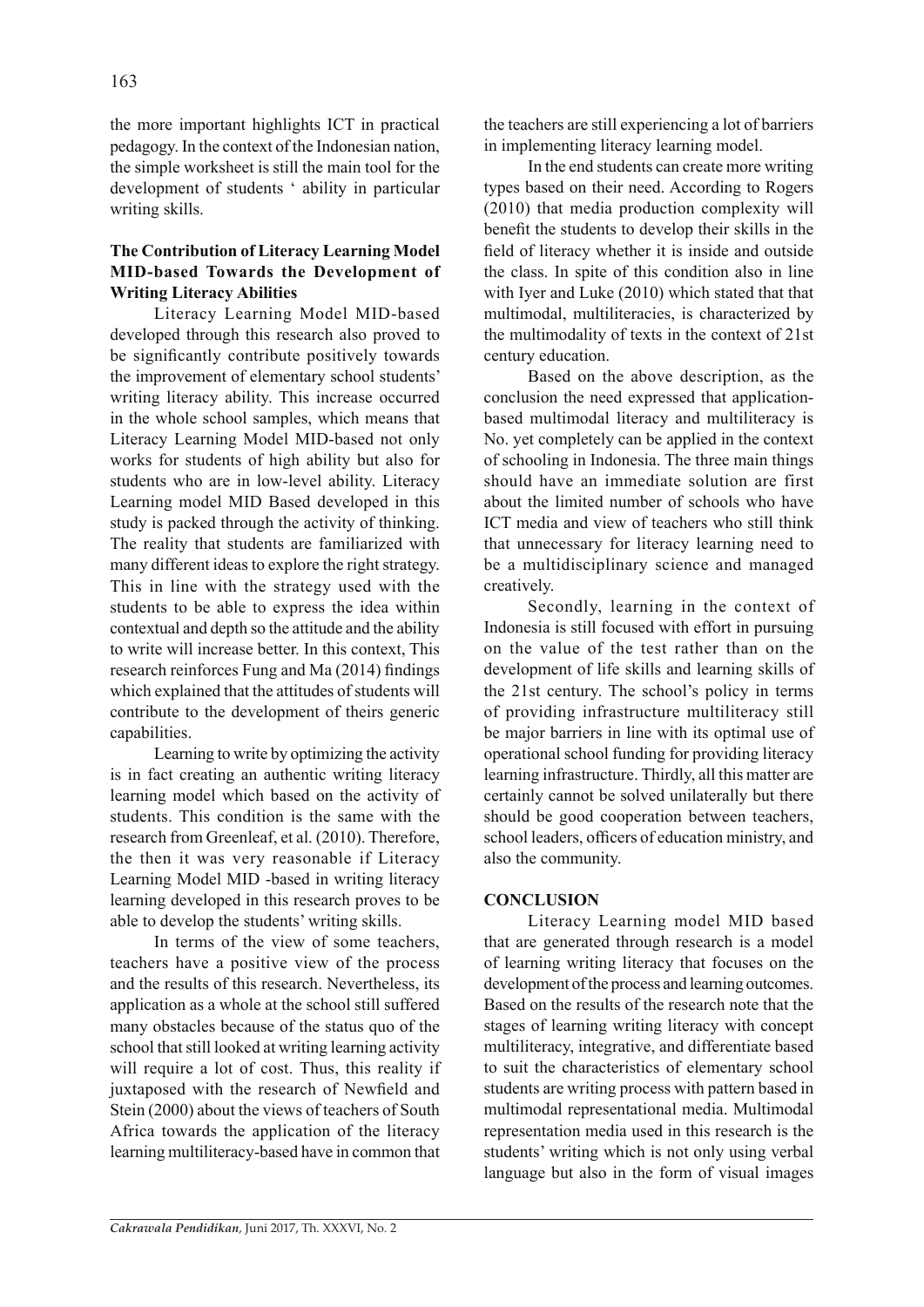and the language of art. In contrast to writing literacy learning used in various countries that are already using ICT-based multimodal, in the context of multimodal of Indonesian context still not using ICT due to the limited of educational infrastructure availability. However, this does not reduce the interest of students to learn writing literacy and they still capable creating positive attitudes toward learning to write.

Based on the school condition in Indonesian context, a form of literacy learning model MIDbased has developed some differences with other models that have been developed to the experts via some previous research. This difference suggests that Literacy Learning Model MIDbased should have special urgency for quality improvement process and also writing literacy learning outcomes specifically in the context of the Indonesian frame.

Based on the results of the research note that literacy learning model MID-based proved significantly contributed to the enhancement of literacy ability of writing students. This increase occurred in the whole school samples, which means that literacy learning model MID-based not only works for students of high ability but also for students with low ability. Supposed this reality, literacy learning model MID- based is indispensable to enhance writing skills in various kinds of text.

### **ACKNOWLEDGMENTS**

Thank you to the Directorate of research and Community Services Directorate General of higher education of the Ministry of research and technology and higher education has financed the research, Rector of UPI, LPPM of UPI, Chairman of Campus or Director of UPI Cibiru who gave many support for this research.

#### **BIBLIOGRAPHY**

- Axfor, Harders, & Wise. 2009. *Scaffolding Literacy*. Australia: ACER Press.
- Baguley, Pullen, and Short. 2010. Multiliteracies and the New World Order. in Pullen & Cole (Eds.). *Multiliteracies and Technology Enhanced Education: Social Practice and the Global Classroom.* New York: Information Science Reference (an imprint of IGI Global).
- Bryant, D.P., et al. 2009. Instructional Strategies for Content-Area Reading Instruction. *Intervention in School and Clinic*. 34 (5). 293–302.
- Concannon-Gibney, T. and McCarthy, M.J. 2012. "The Explicit Teaching of Reading Comprehension in Science Class: a Pilot Professional Development Program". *Improving Schools*. 15 (1). 73–88.
- Cresswell, J.W.2007. *Mixed Method.* London: SAGE Publicational.
- Fuchs, C., Hauck, M., and Hartmann, A.M. 2012. Promoting Learner Autonomy trough Multiliteracy Skills Development in Cross Institutional Exchanges. *Language Learning & Technology*. 16 (3). 82-102.
- Fung, H. and Ma. W.W.K. 2014. Investigating the Relationship Between Students' Attitude Towards Video Production Project and Their Generic Skills Enhancement in W.W.K. Ma, et al. (eds) *New Media, Knowledge Practices and Multiliteracies*. Singapore: Springer.
- Greenleaf, C.L. et al. 2010. Integrating Literacy and Science in Biology: Teaching and Learning Impacts of Reading Apprenticeship Professional Development. *American Educational Research Journal*. 44 (1). 647–717.
- Iyer, R. and Luke, C. 2010. Multimodal, Multiliteracies: Texts and Literacies for the 21st Century. in D. L. Pullen and D R. Cole (esd). *Multiliteracies and Technology Enhanced Education: Social Practice and the Global Classroom.* New York: Information Science Reference.
- Janzen. J. 2009. Teaching English Language Learners in the Content Areas. *Review of Educational Research. 78 (4). 1010– 1038.*
- Kemendikbud. 2013. *Standar Kompetensi Sekolah Dasar*. Jakarta: Kemendikbud.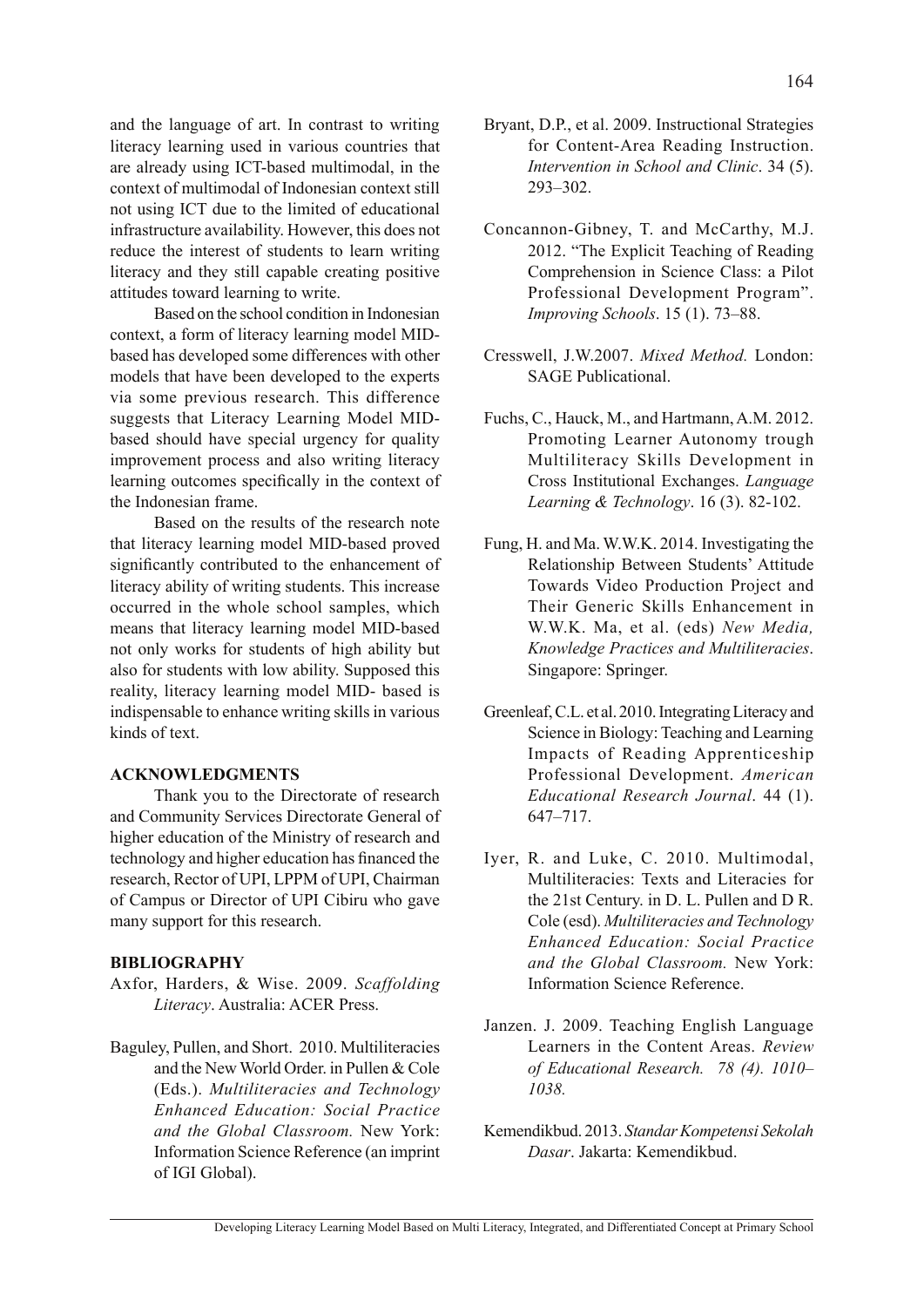- Kennedy, W. A. 1988. Speaking Across the Curriculum: Teaching Technical Students to Speak Effectively. *IEEE Transactions on Professional Communication*. 31(3). 130-134.
- Kist, W. 2005. *New Literacies in Action: Teaching and Learning in Multiple Media.* New York: Teachers College, Columbia University.
- Klein, S. 2013. Review Multiliteracy Centers: Writing Center Work, New Media, and Multimodal Rhetoric. *The Writing Center Journal*. 33 (1). 136-139.
- Minium, E. and King B. 1993. *Statistical Reasoning in Psychology and Education*. Canada: John Wiley & Sons. Inc.
- Moje. 2007. Chapter 1 Developing Socially Just Subject-Matter Instruction: A Review of the Literature on Disciplinary Literacy Teaching. *Review of Research in Education*. 31 (1). 1–44.
- Navehebrahim, M. (2011) Multiliteracies Approach to Empower Learning and Teaching Engagement. *Procedia - Social and Behavioral Sciences*. 29 (2011) 863 – 868.
- Newfield, D. and Stein, P. 2000. The Multiliteracies Project: South African Teachers Respond. in *B. Cope and M. Kalantzis (eds). Multiliteracies: Literacy Learning and the Design of Social Futures*. New York: Routledge.
- OECD. 2003. *Literacy Skills for the World of Tomorrow: Further Results from PISA 2000.* Canada: OECD.
- OECD. 2003. *Literacy Skills for the World of Tomorrow: Further Results from PISA 2000.* Canada: OECD.
- OECD. 2004. *Learning for Tomorrow's World: First Results from PISA 2003*. Canada: OECD.
- OECD. 2004. *Learning for Tomorrow's World: First Results from PISA 2003*. Canada: OECD.
- OECD. 2007. *PISA 2006: Sciences Competencies for Tomorrow's World Volume 1 Analysis*. Canada: OECD.
- OECD. 2007. *PISA 2006: Sciences Competencies for Tomorrow's World Volume 1 Analysis*. Canada: OECD.
- OECD. 2010. *PISA 2009 Results: What Students Know and Can Do Volume I*. Canada: OECD.
- OECD. 2010. *PISA 2009 Results: What Students Know and Can Do Volume I*. Canada: OECD.
- OECD. 2013. *PISA 2012 Results: What Students Know and Can Do Volume I*. Canada: OECD.
- Reed, K. 2014. The Impact of ICT on Pedagogical Practices in an Interdisciplinary Approach. in W.W.K. Ma, et al. (eds) *New Media, Knowledge Practices and Multiliteracies*. Singapore: Springer.
- Shyyan, V., Thurlow, M.L., and Liu, K.K. 2008. "Instructional Strategies for Improving Achievement in Reading, Mathematics, and Science for English Language Learners With Disabilities". *Assessment for Effective Intervention. 33 (3). 145–155.*
- Stake, R.E. (2010). *Qualitative Research: Studying How Things Work*. Thousand Oaks, CA: Sage Publications.
- Swanson, E., et al. 2011. Applying a Cohesive Set of Comprehension Strategies to Content-Area Instruction. *Intervention in School and Clinic.* 46 (5). 266–272.
- Tan, M. 2011. Mathematics and Science Teachers' Beliefs and Practices Regarding The Teaching of Language in Content Learning. *Language Teaching Research*. 15 (3). 325–342.